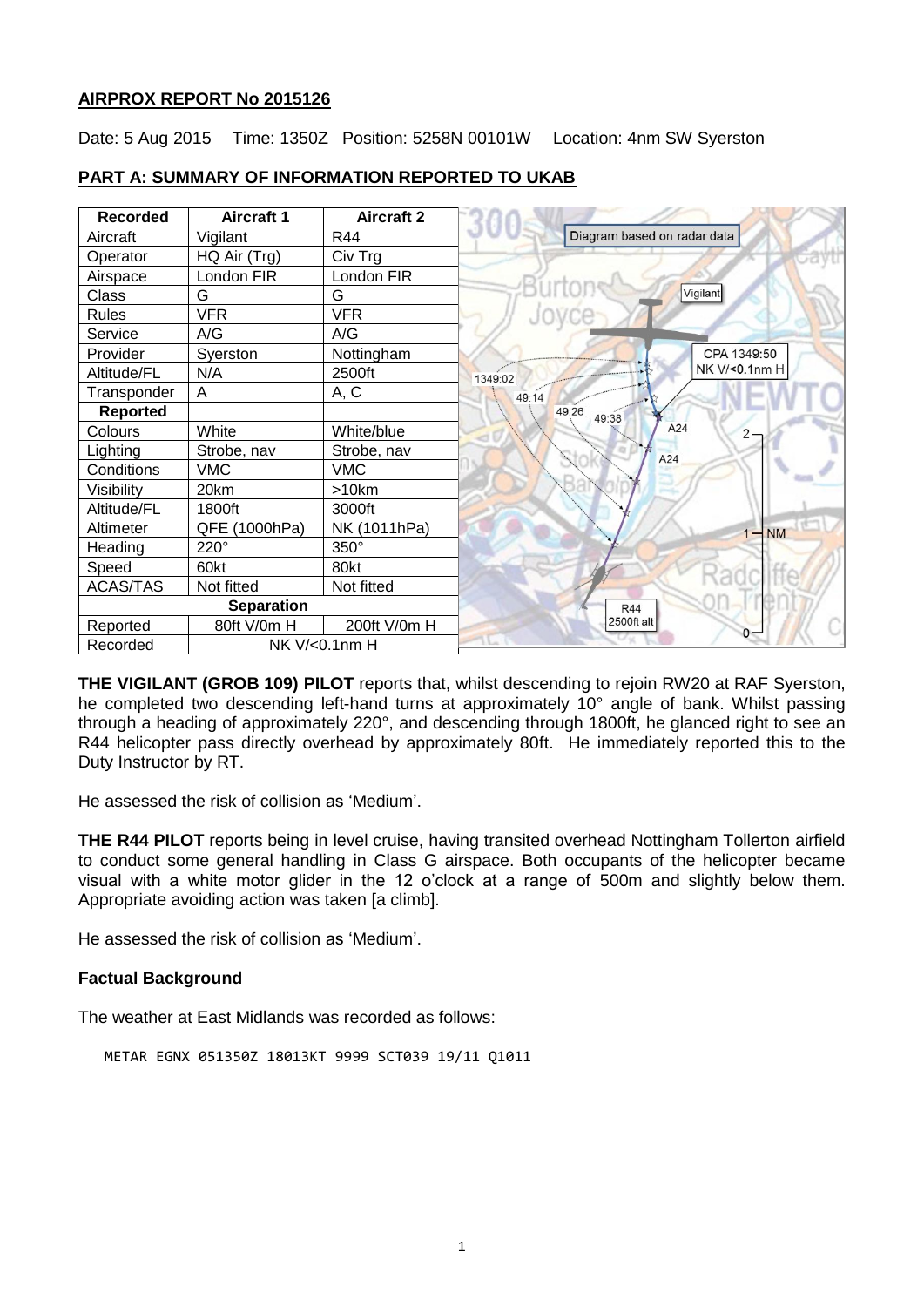### **Analysis and Investigation**

### **Military ATM**

An Airprox occurred between a Vigilant motor glider and a Robinson R44 on 5 Aug 15 at 1350, 3nm north of Newton-On-Trent. The Vigilant pilot was in RT contact with Syerston Radio, in receipt of a Military Air Ground Communication Service (MAGCS).

The local investigation found that the incident took place outside the Syerston ATZ, in Class G airspace. The investigation also found that the Vigilant pilot's lookout was biased to the left, as the pilot was in a descending left hand turn. The R44 should have appeared at some point in the turn but would have presented a close to head-on profile. The CPA was at 1349:50 with 0.1nm horizontal separation; height separation was unknown because the Vigilant fleet is equipped with SSR transponders which are Mode A only. PowerFLARM installation in the Vigilant fleet is being progressed, and it was felt that this may have provided an effective barrier in this case; on the transponding Mode C equipped R44. The Vigilant pilot's MAGCS would have been provided in accordance with CAP 413 & 452 as outlined in 22(Trg) Gp Orders. MAGCS is not an Air Traffic Control service but a management tool for helping to reduce the risk of mid-air collision. In this instance, the R44 pilot's visual acquisition of the Vigilant provided an effective barrier to collision.

#### **UKAB Secretariat**

The Vigilant and R44 pilots shared an equal responsibility for collision avoidance and not to operate in such proximity to other aircraft as to create a collision hazard<sup>1</sup>. If the incident geometry is considered as head-on or nearly so then both pilots were required to turn to the right<sup>2</sup>. If the incident geometry is considered as converging then the Vigilant pilot was required to give way to the R44 $^3$ .

#### **Comments**

# **HQ Air Command**

It is well known that in Glass G Airspace, where gliders are concerned, it is often the final barrier of 'see and avoid' that is the only barrier that can have an effect. This situation is no different, and whilst there is a difference of opinion on the separation at CPA, it is clear that lookout and avoiding action were used effectively.

#### **Summary**

An Airprox was reported when a Vigilant and an R44 flew into proximity at 1350 on Wednesday 5<sup>th</sup> August 2015. Both pilots were operating under VFR in VMC in receipt of an AGCS, the Vigilant pilot from Syerston and the R44 pilot from Nottingham.

# **PART B: SUMMARY OF THE BOARD'S DISCUSSIONS**

Information available consisted of reports from the pilots of both aircraft, radar photographs/video recordings and a report from the appropriate operating authority.

Members first discussed the apparent discrepancy in reported separation and suggested that it may have been due in part to the point at which each pilot saw the other aircraft. The Vigilant pilot reported seeing the R44 as it passed overhead, and would undoubtedly have been startled by its sudden appearance in close proximity. Members noted that this 'startle reaction' was commonly associated with under-assessment of separation distance. The R44 pilot reported seeing the Vigilant

 $\overline{a}$ 

<sup>1</sup> SERA.3205 Proximity.

 $2^{2}$  SERA.3210 Right-of-way (c) (1) Approaching head-on.

 $^3$  SERA.3210 Right-of-way (c) (2) Converging.